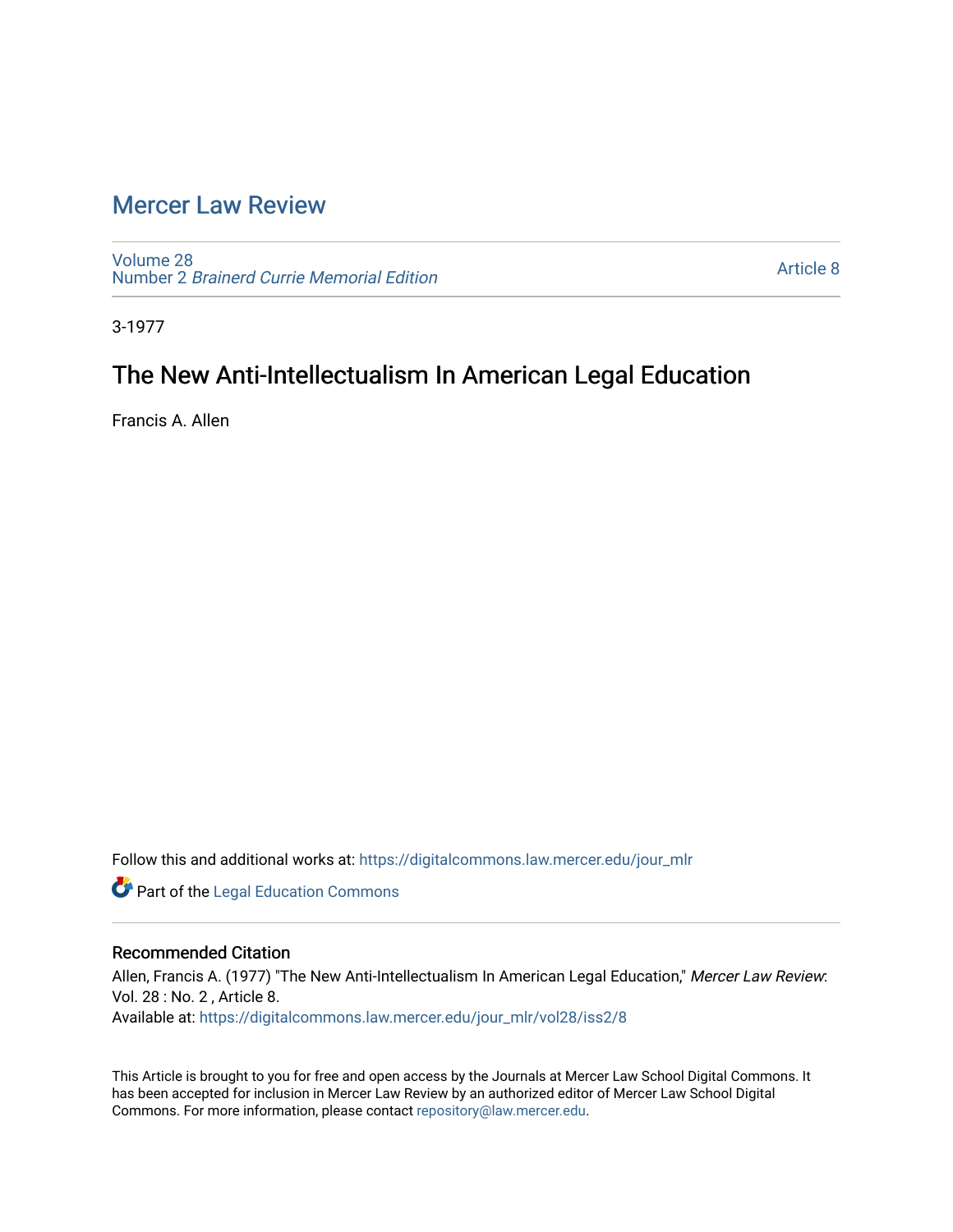# **The New Anti-Intellectualism In American Legal Education**

#### **By Francis A. Allen\***

**I**

Legal education in **the** United States is passing through its winter of discontent. Those who are new to the law schools-students and young instructors—are likely to be unaware of how recently and precipitously the present mood developed. Even those who have known the law schools longer may **by** now have forgotten the confidence and euphoria that were characteristic attributes of the schools until no more than a decade ago.<sup>1</sup>

Legal education, of course, has never lacked criticism, and the most searching and pointed complaints were those generated within the schools themselves. The "explosion" of interest in interdisciplinary studies at Columbia in the 1920's,<sup>2</sup> narrated by Brainerd Currie in his well known study;<sup>3</sup> the realist movement; efforts to enlarge the scope of law school curricula, such as the foundation-nurtured movement to institutionalize international legal studies after World War II-each reflected significant dissatisfactions with the law schools at various intervals in this century. The dissatisfactions so expressed, however, rarely implied a loss of confidence in the capacity of legal education to make large and indispensable contributions to our public life. On the contrary, these movements of reform affirmed the importance and potential of law teaching and research; the frustrations stemmed largely from a conviction that the capacities of legal education were being underutilized. It need not be asserted that today this

**\*** Edson R. Sunderland Professor of Law, University of Michigan. President, Association of American Law Schools, **1976.** Cornell College (Iowa) (A.B., highest honors, 1941); Northwestern University (LL.B., magna cum laude, 1941). Member of the Michigan Bar.

**1.** Actually, the present mood probably did not fully reveal itself until considerably later. Professor Robert Stevens in **1971** could still summon "two cheers" for traditional legal education. Stevens, *Two Cheers for 1870: The American Law School,* **5** PERSPECTIVES **IN AMERICAN HISTORY** 405 **(1971).** His study begins with the following observation: **"If** one ignores the increasing student rumblings of the last five years, there is much to justify the satisfaction felt **by** many with the American contribution to legal education. Almost every other aspect of the indigenous legal system has been subjected to severe criticism and unfavorable comparisons. In contrast, American legal education has received a favorable press." It is possible that Professor Stevens underestimated the strength of the critical current.

2. The description was that of Karl Llewellyn. See Allen, *History, Empirical Research, and Law Reform,* **9 J. LEGAL EDUC. 335 (1956).**

**3.** Currie, *The Materials of Law Study,* Parts **I** and **11,** 3 **J. LEGAL EDUC. 331 (1951);** Part **II, 8 J. LEGAL EDUC.** 1 **(1955).**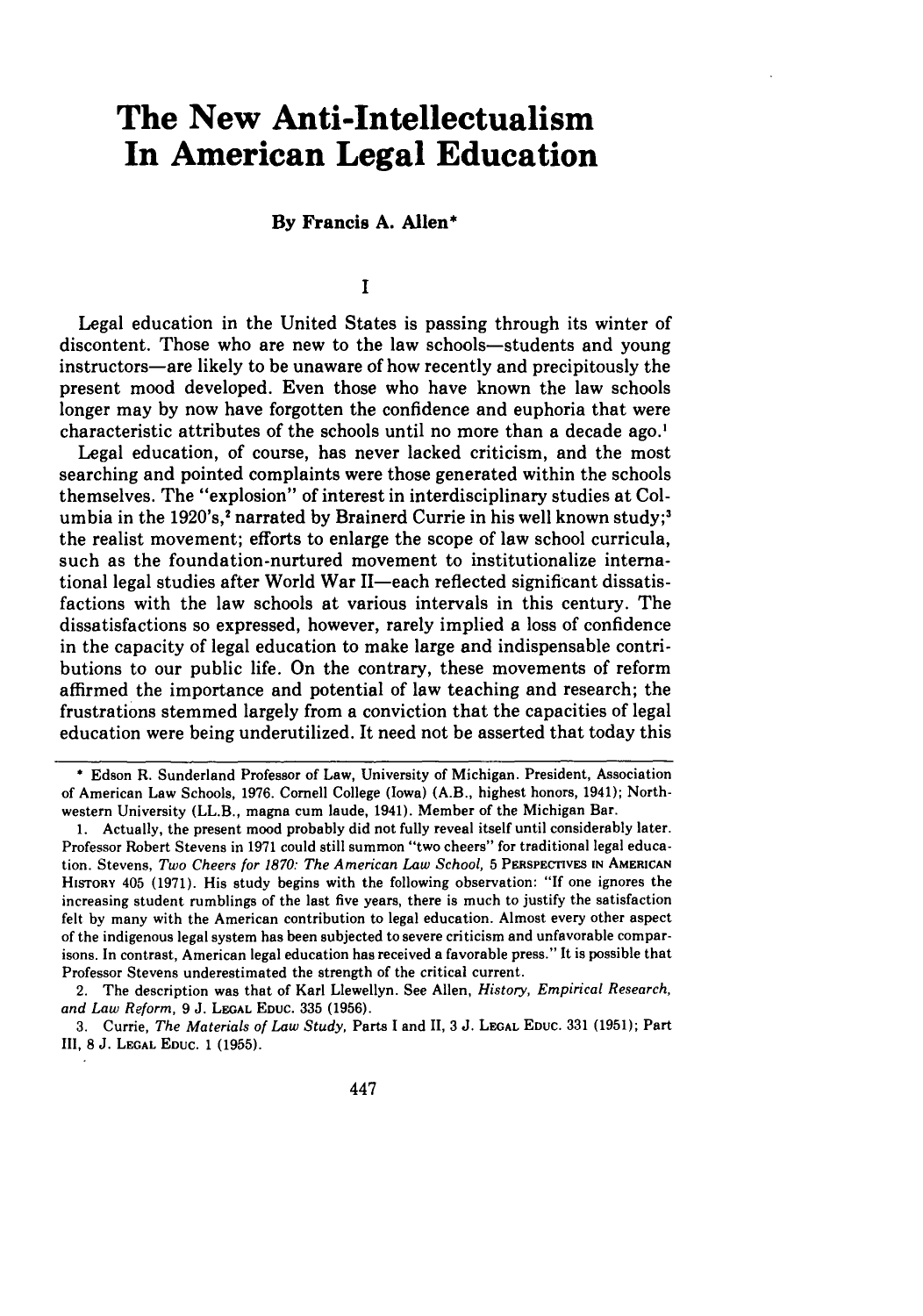confidence has been wholly destroyed or is incapable of reinvigoration; but it surely has been weakened.

Brainerd Currie, who among his other distinctions became a leading commentator on American legal education, left a body of writings that provides a convenient bench mark to measure how far the present malaise has proceeded.<sup>4</sup> In a sprightly essay published just twenty years ago, Professor Currie predicted that there would be no dramatic changes in law school training in the half-century following 1956.<sup>5</sup> The changes, he thought, would be "molecular" rather than "molar;" they would be the cumulative product of individual efforts, not the results of institutional upheaval. Professor Currie could contemplate his prognostication "without dismay,"'6 not because this most critical of men was complacent about the achievements of law schools in the 1950's,<sup>7</sup> but because he believed that the essential conditions and assumptions of American legal education were sound and sufficient to sustain a process of constructive development. Such was also the conviction of most other thoughtful persons in the law schools at the time.

The modem discontents with legal education differ from those of even the recent past, both in degree and in kind. It is well to identify the sources of contemporary dissatisfactions and to be aware of dangers implicit in them. Although it requires some hardihood to say so in the present climate of opinion, nothing in the historical record justifies the assumption of abject failure that today is frequently brought to discussions of legal education. On the contrary, the record includes remarkable successes. During this century, legal scholarship, first through the compilation of great treatises and the production of a law review literature and later through efforts at legislative codification and restatement, went far to rationalize and systematize disorderly common-law doctrine in the private-law fields. It would be difficult to identify any other university department concerned with the social disciplines that achieved a more palpable and far-reaching social impact than that of the law schools in this particular. At least equally important and even more surprising was the influence of the law schools on our public law. It is not easy to name an important development in these areas during the past two generations that was not first advanced or cultivated in a law school classroom or a law review article. During this period a steady stream of young people fresh from the law schools entered the legal profession. If it is true, as is frequently asserted, that lawyers create problems as well as solve them, it is

<sup>4.</sup> In addition to the study cited in the previous note, Professor Currie's writings on legal education include the following: *The Place of Law in the Liberal Arts Curriculum,* **5** J. **LEGAL EDUC.** 428 **(1953);** *Law and the Future: Legal Education,* **51** Nw. U.L. REv. **258 (1956);** *Book Review,* **62** HARv. L. Rzv. **1252** (1949).

**<sup>5.</sup>** Currie, *Law and the Future: Legal Education,* **51** Nw. U.L. REv. **258, 263 (1956).**

*<sup>6.</sup> Id.*

**<sup>7.</sup> Id.** at **271.**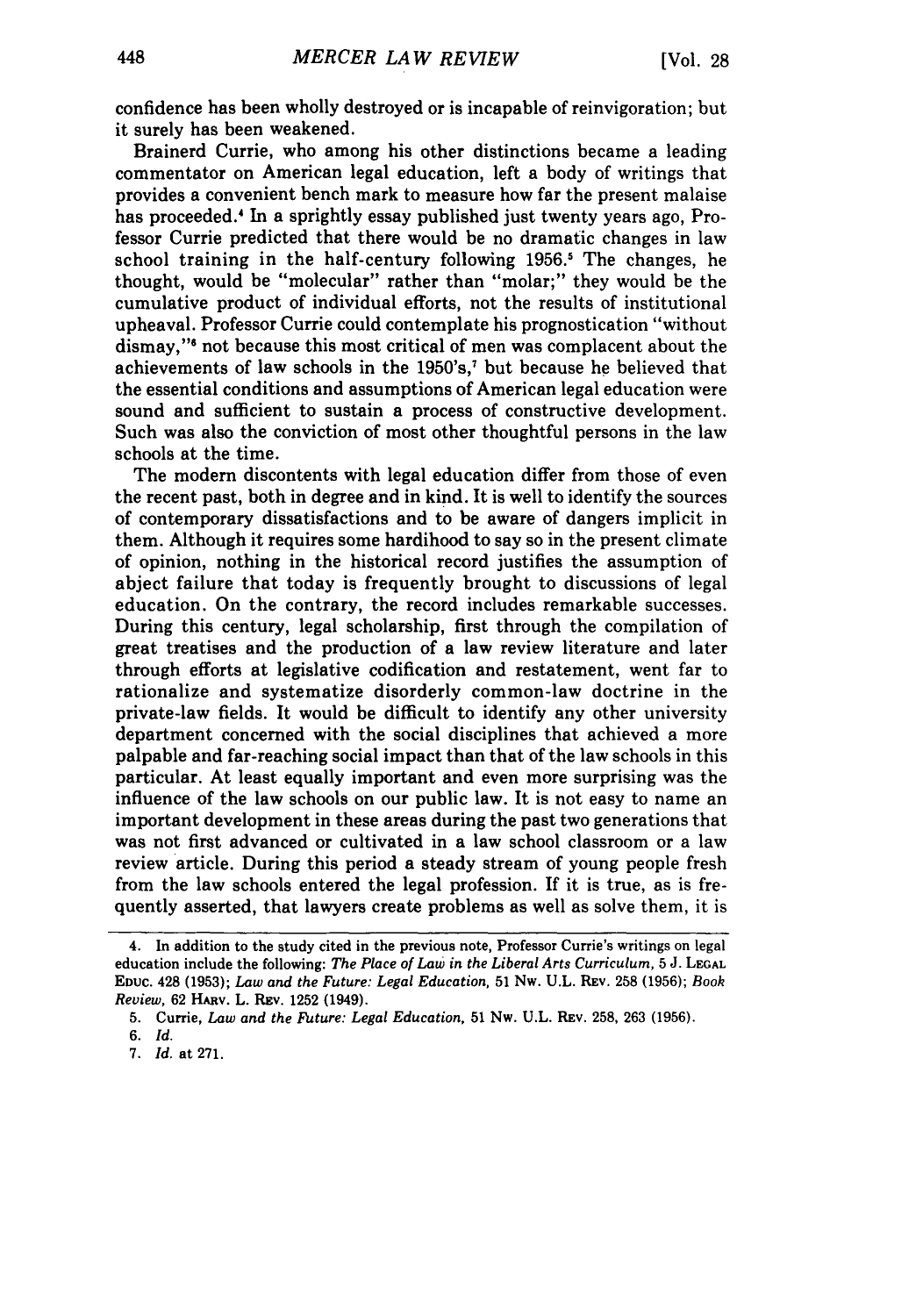also true that in the succession of crises that have shaken American society in the twentieth century, lawyers of intelligence, flexibility, technical skill and wisdom came forward to serve and advance the public interest. If failures of professional responsibility are to be laid at the door of the law schools, the qualities of mind and character revealed in these more inspiring performances ought also to be seen, in part, as the fruits of the law school experience.

These observations are not advanced in a spirit of complacent satisfaction. Failures have abounded. Each observer will frame his own indictment. The law schools have contributed all too little to the avoidance of an impending breakdown of American judicial administration and have, indeed, sometimes revealed little awareness that such a crisis exists. Until recently, legal scholarship has been insufficiently concerned with improving the delivery of legal services, not only to the impoverished but also to the great bulk of the population. Some believe that not enough is being done in the schools to develop that educated compassion necessary, at least in some areas of practice, for the lawyer to serve fully the interests of his clients.8 This and much more may be counted as liabilities. Nevertheless, the achievements of American legal education are real and substantial. This patent fact gives rise to the suspicion that the precipitous loss of confidence may be the product of something more than failures in educational performance. Social facts can alter rapidly in these times, but moods and ideology may alter even more rapidly. If the present deflated views of American legal education are in significant degree the product of factors other than the actual performance of the law schools, it is well that we know it. Knowing it, we may be able to evaluate more intelligently proposals brought forward in these times for the future of legal education.

Contemporary attitudes toward American legal education are being expressed at a time of endemic loss of confidence in our social and political institutions. This loss of security extends to virtually all aspects of our collective life. In the opening lines of a recent book, Robert Nesbit has written: "Periodically in Western history twilight ages make their appearance. Processes of decline and erosion of institutions are more evident than those of genesis and development."' Shadows become exaggerated at twilight, and appraisals made at such a time may be distorted by a malaise that has deeper causes than the performance of the particular institution under scrutiny.

Perhaps the primary danger for legal education in this twilight interval is that we may be induced to abandon our higher purposes and accept aspirations that are too modest,<sup>10</sup> whether viewed from the perspective of

<sup>8.</sup> Shaffer and Redmount, Lessons Law Schools Don't Teach, CHANGE 50 (September, 1976).

**<sup>9.</sup>** R. NESBrr, **TWILIGHT OF AUTHORITY v (1975).**

<sup>10.</sup> Compare: "Retreat from the major to the minor, the communal to the personal, and from the objective to the subjective is commonplace." *Id.*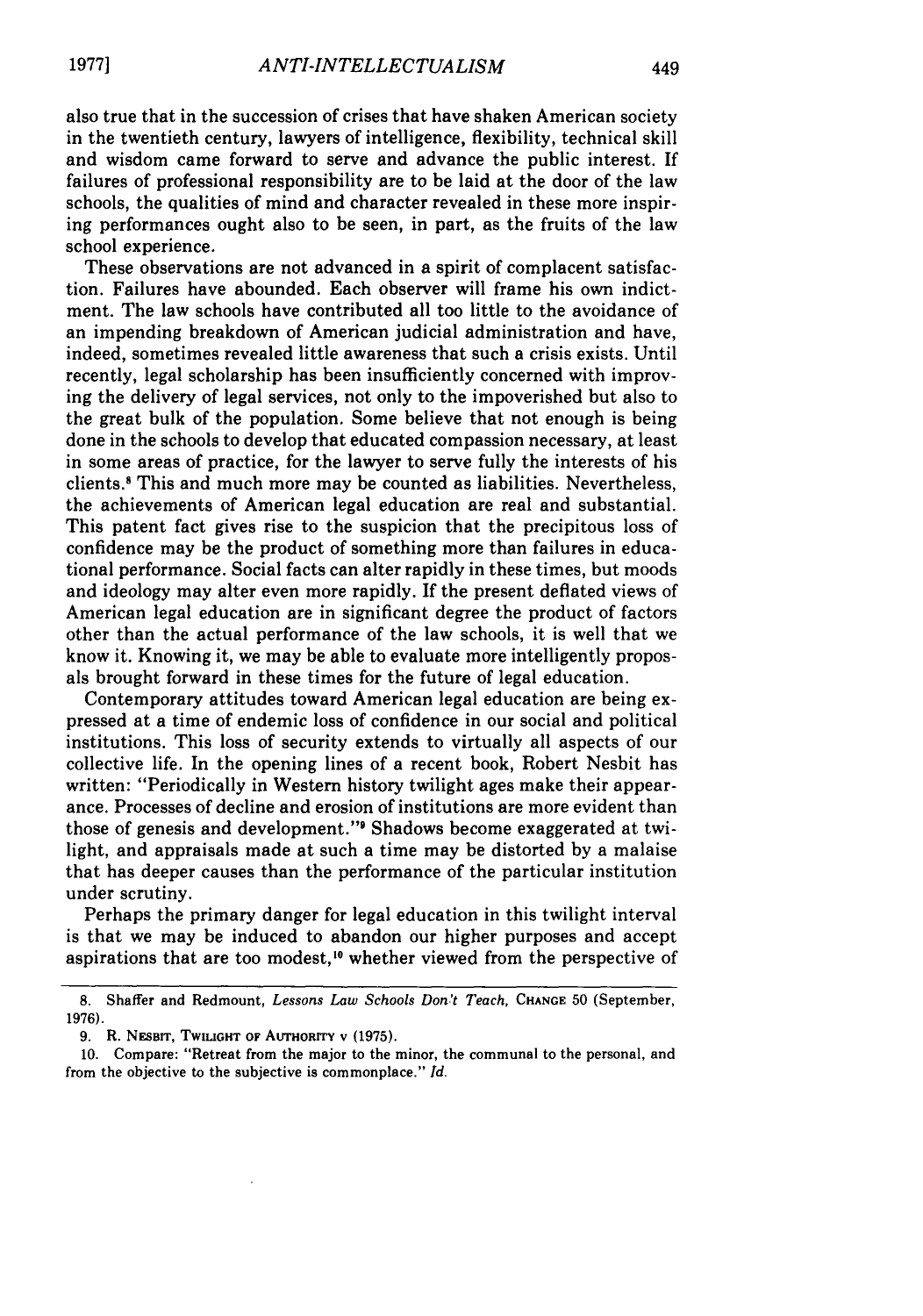student capacities and commitments, the more effective practice of the profession, the acquiring of socially useful knowledge, or the more effective criticism and reconstruction of institutional practices.The loss of confidence in intellectually and humanistically motivated law training prepared the way for the rise of a new anti-intellectualism in legal education, new not in kind or quality, but in the breadth and intensity of its expression both in and out of the law schools. The new anti-intellectualism insists on what my colleague, Paul Carrington, has described as "instantaneous practicality;" it is impatient with any educational activity that does not promise an immediate and discernable payoff in private law practice. It is concerned primarily with the "how," not the "why." It displays small interest in the substantive issues that confront this society. It reveals a narcissistic fixation on the techniques of the law office and the courts. It views askance the role of the law schools as critics of the law and as sources of new law. It gives short shrift to the obligation of the law school, as an integral part of the university, to discover and communicate new knowledge. It scoffs at "philosophy" as wasting students' time or as incapacitating them for practical affairs. It is not an interest in improved "skills" training in legal education that identifies the new anti-intellectualism; nor is it the desire to equip students for a more humane and effective career at the bar. The essence of the new anti-intellectualism is, rather, the narrowing of interests, the rejection of intellectual and humanistic concerns, the militant assumption that the test of an educational endeavor is its impact on the law firm's ledger. It is characterized by confident but wholly unsubstantiated judgments about the contributions of particular educational experiences to professional proficiency."

The attack on intellect is in no way confined to the law schools in these times. Indeed, a weakening of faith in the power of intellect might well be regarded as one of the distinguishing characteristics of the modern era. The rise of sciences of human behavior has attacked the primacy of reason as a determinant of human activity and has given precedence to feeling, habit, social structure, unconscious drives and manifold other noncognitive factors in human existence. In the political arena, intellect is required to bear a heavy burden of condemnation. Reason, it is said, has produced a science that threatens humanity and an industrialism that erodes the physical bases of human survival. It has stunted human development by neglecting those aspects of personality that require the cultivation of emotion and aesthetic enjoyment." So thorough-going has been the

12. Allen, *Mr. Justice Holmes and "The Life of the Mind,"* **52** BOST. **U.L. REV. 229, 233 (1972).**

<sup>11.</sup> *Cf. New Admission Rules Proposed for Federal District Courts,* 61 A.B.A.J. 945 **(1975);** Givan, *Indiana's Rule 13: It Doesn't Invite Conformity. It Compels Competency,* **3** LEARN. **AND LAW** 16 (Summer, 1976). **And** see **AALS SPECIAL COMM. ON** ADMISSIONS **TO THE** BAR, **REPORT ON THE CLARE COMMITTEE PROPOSAL FOR RuLEs OF ADMISSION TO THE FEDERAL DISTRICT COURTS IN THE SECOND CIRCUIT (1976).**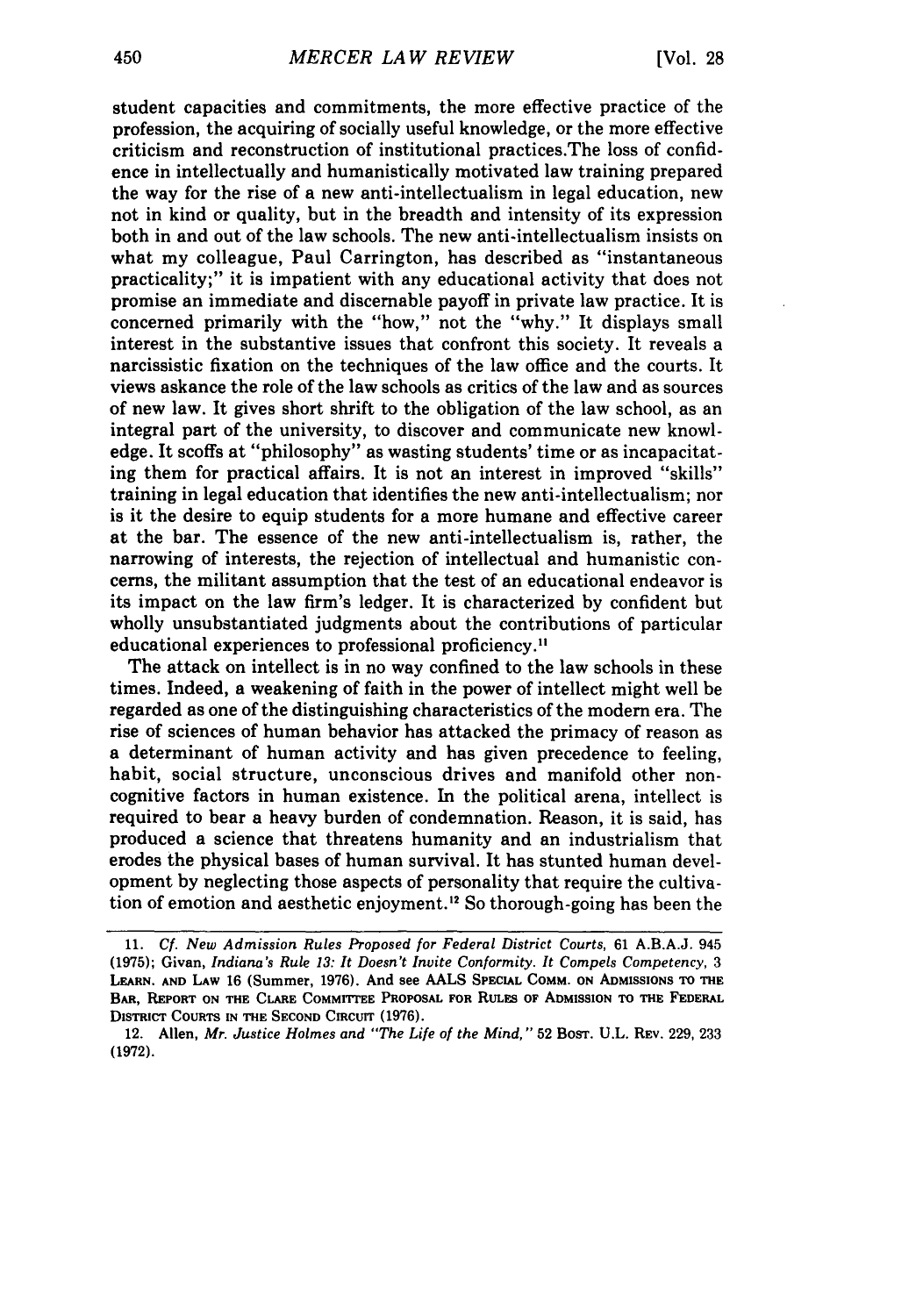assault on "the life of the mind" that those who value it have sought such comfort as can be drived from Justice Holmes' plaintive observation: "[T] $\sigma$  know is not less than to feel." $^{13}$ 

One of the more remarkable aspects of the current assault on intellect is that it perhaps derives more significantly from within the universities than from without. Certainly the most eloquent denunciations have been launched from college campuses. In the confusions of the late 1960's, a group of younger faculty members and students at a middle-western university came together under the proud banner, "Brains Distrust." Similar movements rose and flourished for a season on other campuses. The phenomenon had its hilarious aspects. Rarely has there been launched such a syllogistic attack on reason. Some of the adherents were seriously engaged in scholarly undertakings and, presumably, were dedicated to the devices of rationality in their scientific and professional lives. Their hostility to disciplined intelligence was confined largely to their public statements (the more public the better). The effort to have one's cake and eat it too has not been restricted, of course, to such groups; and one cannot positively assert that this dalliance with schizophrenia resulted in lasting harm to those who indulged in it. The effects on their students are more problematic. The students heard the uncompromising attacks on the life of the mind, but their teachers did not disclose—certainly they did not defend-the values that they routinely embraced and employed in the library and the laboratory.

The point being made is that, in significant part, the origins of the malaise now being experienced in the law schools are to be found, not in legal education's sins of omission and commission, but in events and cultural movements that typify our entire social life. Perceiving that is necessary if one is to make realistic appraisal of the present status and needs of legal education, and it in no way challenges the necessity for intelligent innovation in the circumstances of the late twentieth-century world. Further analysis of the broad social influences affecting the rise of the new anti-intellectualism in legal education will be left to those better equipped to identify and evaluate them. 4 Not all the origins of this phenomenon,

<sup>13.</sup> From a lecture entitled "The Profession of the Law" delivered February 17, 1866, *reprinted in* M. **LERNER, THE MIND AND FAITH OF JUSTICE** HOLMES 31 (1943).

<sup>14.</sup> There is another broad social phenomenom that one is tempted to associate with the new anti-intellectualism. In his classic study, Professor Currie pointed to the devastating impact of Jacksonian egalitarianism in the second quarter of the last century on an emerging American tradition of unviersity learning in law training. *See* Currie, *The Materials of* **Law** *Study,* 3 **J. LEGAL EDUC.** 331, **359-361** (1951). In 1830 Judge Tayloe Lomax lamented the decline in quality of legal education at the University of Virginia: "Their [the students'] demand for the law is as for a trade-the means the most expeditious and convenient, for their future livelihood." *Quoted id.* at 361. Modem egalitarianism has similarly confronted the universities. Impatience has been expressed whenever standards inaccessible to the poorly qualified are advanced. Insistence on such standards has been interpreted as evidence of unworthy exclusionary purposes. It is interesting that Theodore Dwight of Columbia Univer-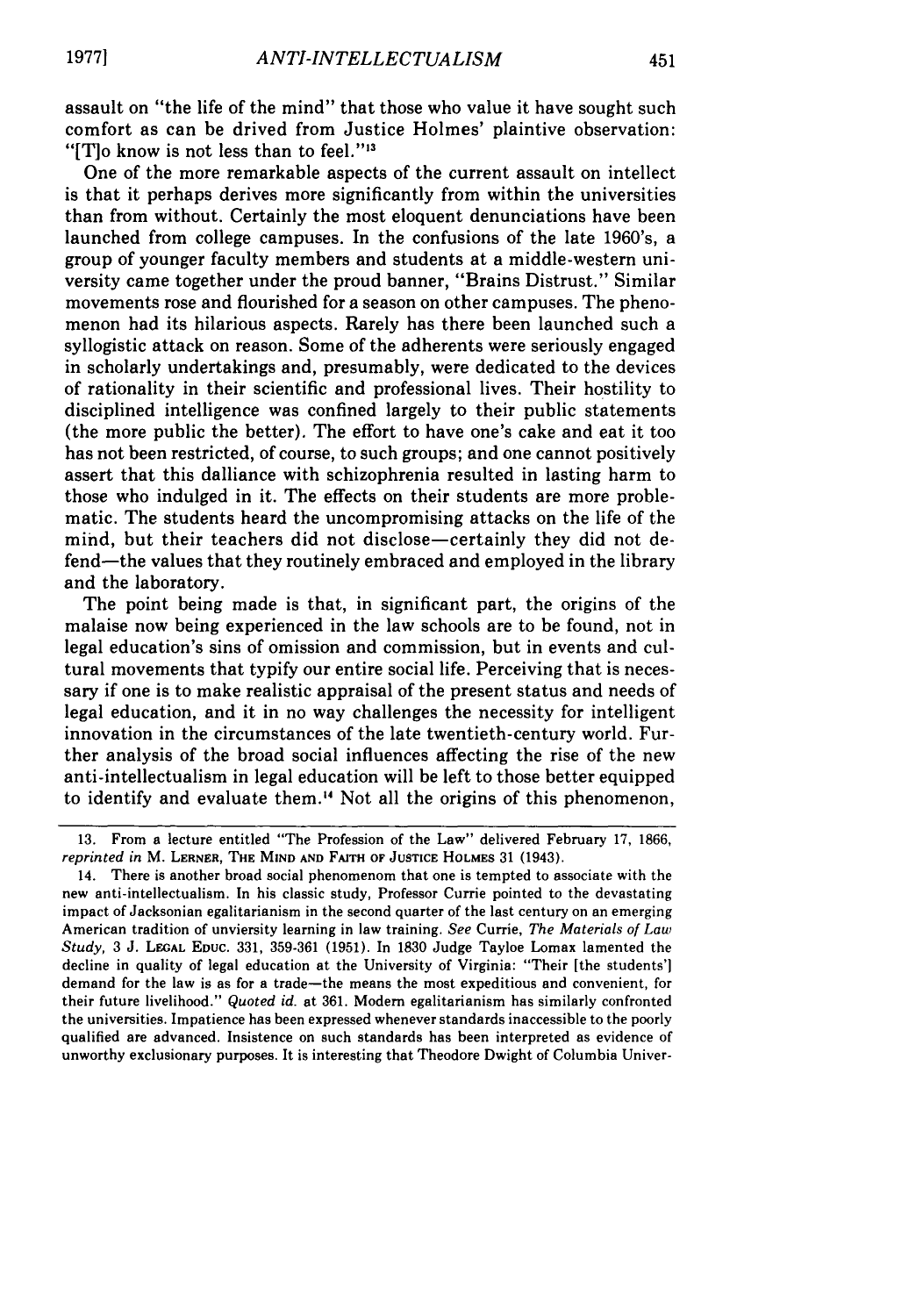however, require such analysis; some are closer to home. Origins of the new anti-intellectualism also reside in the legal profession, in the law faculties and among law students.

II

In 1886 Christopher Columbus Langdell proclaimed: "If law be not a science, a university will best consult its own dignity in declining to teach it. If it be not a science, it is a species of handicraft, and may best be learned by serving an apprenticeship to one who practices."<sup>15</sup> Thirty-five years later, Thorsten Veblen, apparently unimpressed by the Langdellean claim to scientific status for the law, observed that "law schools belong in the modern university no more than a school of fencing or dancing."<sup>16</sup>

From the time that responsibility for professional legal training in the United States became predominantly that of the universities, a state of tension has characterized the relations between the law schools and the practicing bar. There is nothing surprising or necessarily alarming about this fact. What is surprising is that, for the most part, this inevitable tension has proved creative and beneficial to the interests of both the law schools and the profession.

The advantages of the division of functions between the law schools and the profession, characteristic of American legal education, have been apparent both to the parties involved and also to foreign observers of American law training.<sup>17</sup> For the profession, the schools have provided battalions of graduates adept in at least certain professional skills-young persons of sufficient attractiveness to have induced vigorous competition among lawyers and law firms to retain their services. However lacking the graduates may have been in technical proficiency, they, for the most part, have shown considerable facility in acquiring the necessary skills when placed in the arena of private practice. Many lawyers left their schools imbued with motivations for public service, and much of the constructive achievement of the profession can fairly be attributed to the interests and examples of great law teachers as perceived by embryo lawyers. However dubious some lawyers may at times have felt about certain interests of law faculties, legal research emanating from the schools has served the profession well.<sup>18</sup>

18. Indeed, there is ground for complaint that law school research has been too much

sity offered strenuous objections to the introduction of the case method, in part on the ground that it was unsuited to the "great and important class of men of average ability which exists and will always exist in the profession." *Quoted in* Stevens, *supra* note 1, at 425.

<sup>15.</sup> Address delivered November 5, 1866, 3 L.Q. REv. 123, 124 (1887).

<sup>16.</sup> *Quoted in* Stevens, *supra* note 1, at 427, n.12.

<sup>17.</sup> As early as 1895, Lord James Bryce stated that he did "not know if there is anything in which America has advanced more beyond the mother country than in the provision she makes for legal education." 2 **THE** AmRucAN COMMONWEALTH **(3d** ed. **1887),** *quoted in* Stevens, *supra* note 1, at 405.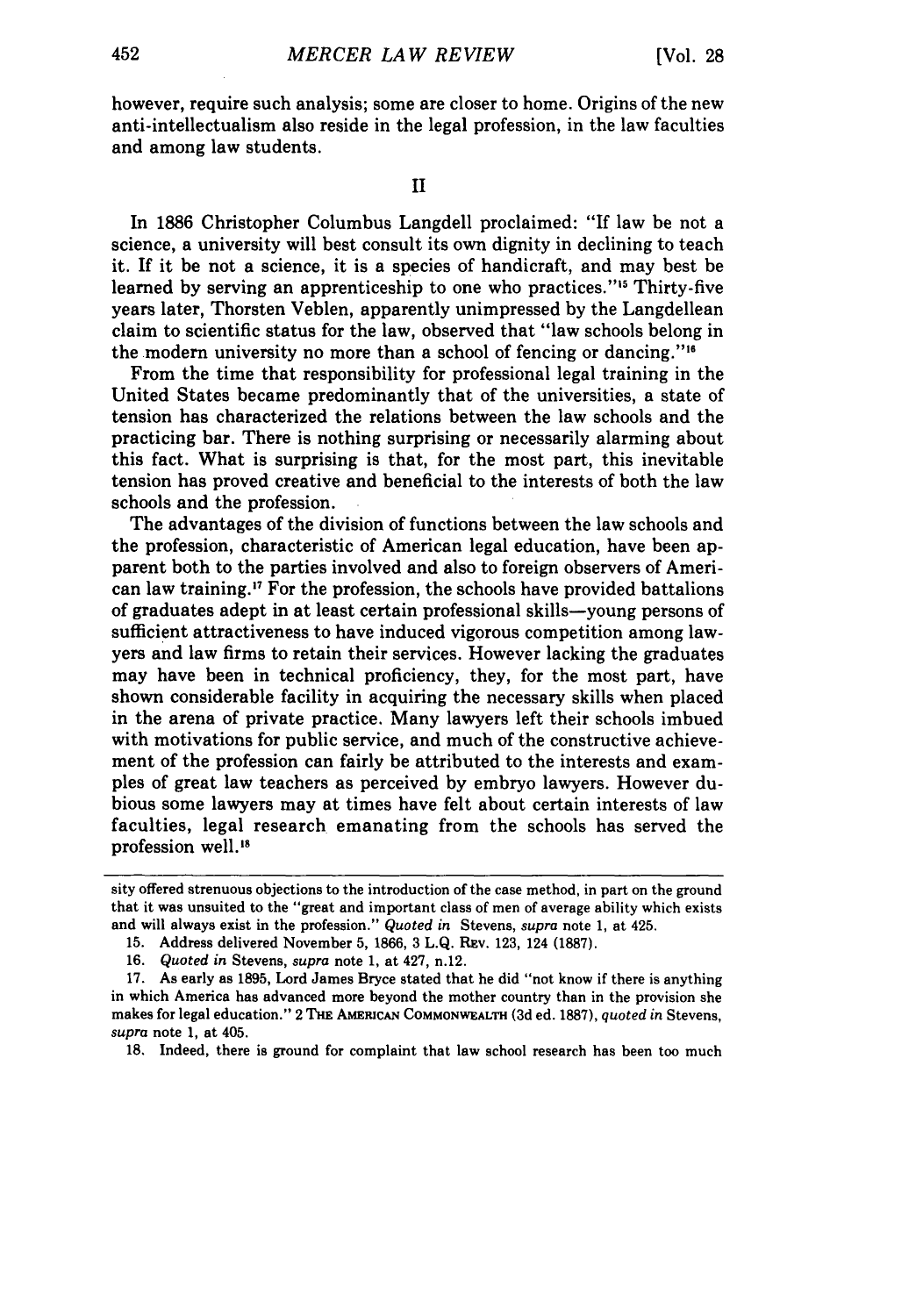This symbiotic relationship between the schools and theprofession has also served the interests of legal education. However constricting the influence of bar examinations and of alumni scrutiny, the schools have enjoyed a significant freedom in curriculum planning, experimentation with teaching methods and research objectives." This freedom is the envy of many who teach law in other countries that adhere to the Anglo-American legal system, and it is the condition indispensable to the continued health and vigor of the relationship between university and profession. There are other contributions that the relationship has made to the schools. Contacts with a functioning profession, the testing of ideas (however unsystematically) against the actuality of an on-going system, provide the law schools with a kind of "reality principle," an advantage apparently lacking at times in some other departments of the university that are involved in the study of social processes.

Yet it would be unrealistic and unwise to ignore the tension. Stress is an inherent feature of university-based professional training. This is true in part because, as an integral segment of a university, the law school assumes obligations and commitments that extend beyond the pragmatic interests of the practicing profession and that at times may conflict with them. The university law school inherits a knowledge-finding function and a critical function. The objects of criticism will on occasion be the law and lawyers. The focus of concern must encompass areas of social interest that have great importance but that sometimes are far removed from the practical concerns of the practicing bar. These facts are well understood by many lawyers, and this conception of legal education has received not only the tolerance but also the aggressive support of enlightened members of the bar. The support has been based both on an appreciation of the social importance of having law schools perform these broad functions and on the calculation that such schools are most likely to produce the best qualified lawyers.

There is evidence that the tolerance on which this enlarged conception

dominated by professional concerns and too much viewed by law faculties as a secondary adjunct to classroom teaching. The consequences are a still largely undeveloped potential in socio-legal fact inquiry and a continuing tendency toward bad conscience when the research undertaken does not directly enrich teaching, however socially important it may prove to be.

19. The constricting influence of fiscal stringency, however, now as in the past, has seriously impinged on the freedom of the schools and limited their educational capacities and aspirations. Although many individual lawyers have provided splendid financial support for their alma maters, the legal profession as a whole has done little to provide a rational system of support for the schools. Brainerd Currie wrote: "On what grounds, however, can the profession justify a demand that the public assume the whole cost of preparing young men to perform work which, whatever its societal implications, has as its immediate object the production of income for themselves and the firms that employ them? My hope for the future is that the profession will continue to provide all that training which it can provide more efficiently than the universities, and to bear the cost of doing so." Currie, *Law and the Future: Legal Education,* 51 Nw. U.L. REV. 258, 268 (1956).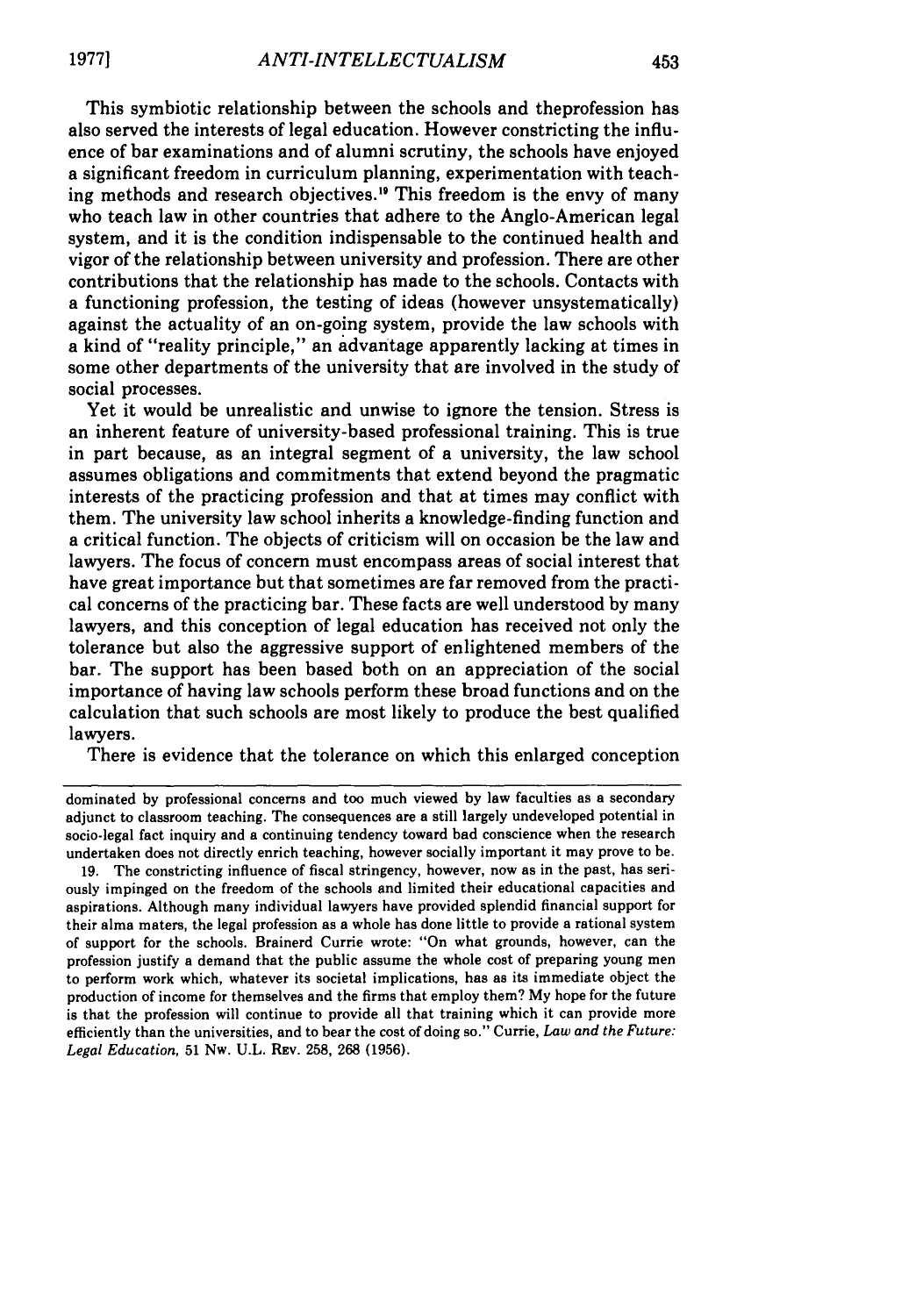of legal education depends is eroding in some segments of the bar and the bench. The evidence does not consist of the criticism of traditional educational methods and the pressure for reforms. Many lawyers, like many law teachers, favor a more clinically oriented training and believe that movement by the schools in that direction will contribute to an enhanced professional competence and responsibility. Such criticism creates a dialogue of the kind that is indispensable to the processes of evaluation and adaptation essential to the survival of any social institution. The evidence of eroding tolerance may be found in the note of acrid hostility being sounded in the public statements of some lawyers, the rejection of dialogue, and a view of legal education largely confined to the narrowest of professional interests. It is not clear what fraction of the bar and bench share these attitudes, but the attitudes appear to be gaining increasing support among the practicing bar. There has always been a current of similar feeling within the bar. Not for many years, however, has it been so widely and uninhibitedly expressed as in the period since the late 1960's.

The last decade has been a period of discontent for the bar as well as for the schools. The bar has felt the lash of public criticism, and there has been a typically American tendency on the part of some of its members to attribute its difficulties to educational failures. The apparent revolution in the attitudes of the younger generation caused deep anxiety, and some lawyers associated the behavior of the young with the influence of the universities and university law schools. The staggering burdens imposed on the courts raised concerns about the courtroom competence of many lawyers, even though the assumption that the problems faced by the courts are created primarily by the incompetence of young lawyers has never been validated. Some lawyers believe that an increasing distance is developing between the interests and sympathies of some law professors and the practicing bar. A few lawyers resent the leadership of legal scholars in the movements that produced "no-fault" legislation in the fields of personal injury and domestic relations and the reform of probate procedures.<sup>20</sup>

Whatever the causes, the dissatisfactions with university-based law training have been animated and given new and caustic expression. The thrust of these expressions is toward legal education of constricted scope and lowered aspirations.

**III**

Sources of the new anti-intellectualism in legal education are also to be found in the law schools themselves. Law teachers, like members of other university faculties, are sensitive to those characteristics of Professor Nes-

<sup>20.</sup> A fuller discussion of these matters may be found in Allen, The Causes *of Popular Dissatisfaction with Legal Education,* 62 A.B.A.J. 447 (1976).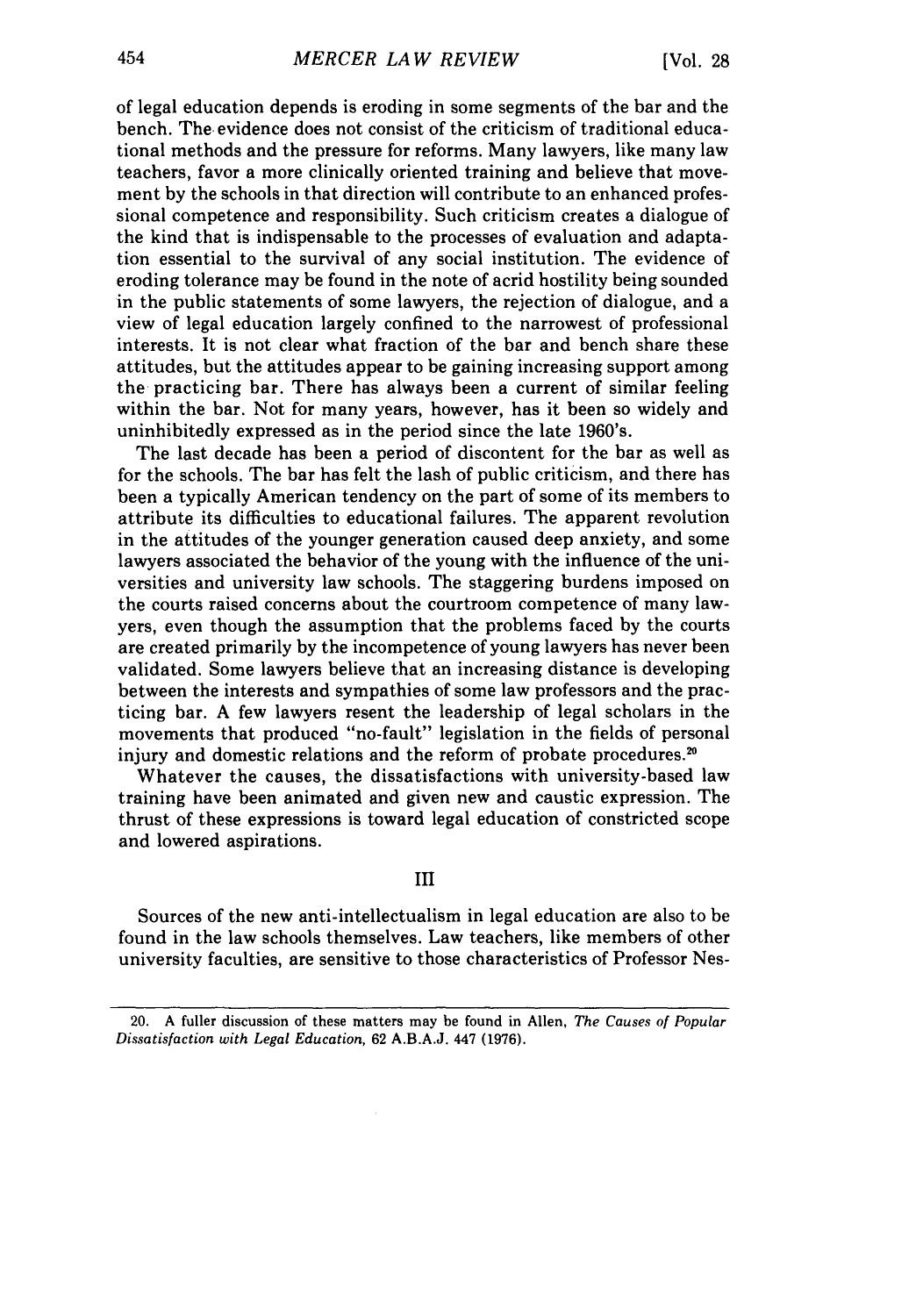bit's "twilight age" that produce uncertainty and tentativeness in the pursuit of intellectual goals. Some have had their confidence in the traditional methodologies of legal education shaken but have as yet been unable to devise alternative techniques that are comparably successful in achieving the intellectual and humanistic ends of law teaching. It is, however, student attitudes that have most profoundly affected the practices and assumptions of their teachers. At no time will a teacher worthy of the name be indifferent to the expectations of his students; and in an age of consumerism, student demands and dissatisfactions are likely to be given even greater attention."' Law teachers have reacted in different ways to the anti-intellectualism that pervades many students' attitudes. Some have found the student demands to be consistent with their own vision of law school training. Others have succumbed after token resistance. Still others continue to resist. Some of those who adhere to the values of intellectually rigorous and humanistically oriented law teaching have encountered exceptional difficulties in achieving effective communication with their students-difficulties that leave both them and their students bemused and dissatisfied.

However these dynamics are to be weighed, certain consequences are clear. One is that intellectual demands on students in some law school classrooms today are less stringent than they were a decade ago. This is not because of a decline in the intellectual quality of American law faculties; on the contrary, there has never been another time in which so many persons of exceptional ability occupied positions in the law schools. Nor is the issue the decline of the "case method" or of "socratic" dialogue. Whatever the teaching method, however, there must be intellectual dialogue of some sort if intellectual skills are to be honed. Moreover, the diaglogue must be sustained and intense. Few will **mourn** the passing of the savagery that sometimes defaced the teaching of the past, but little can be said for a pedagogical exercise that permits a student to leave the classroom believing that a slovenly effort at analysis or generalization satisfies professional and intellectual standards. Involved in the question of intellectual rigor is the problem of value analysis. Analyzing values is the essence of humanistic education in any discipline, but a classroom discussion of values unaccompanied **by** demands for clear and responsible thought may quickly degenerate into propaganda or sentimentalism.

Consideration needs to be given also to the relations, if any, between the movement for enlarged clinical and "skills" training and the rise of antiintellectualism in American legal education. As Dean Roger **C.** Cramton has rightly pointed out, the impact of the clinical movement on the law schools is not adequately reflected **by** the numbers of students enrolled at any one time in courses designated as "clinical."<sup>22</sup> The fraction of graduat-

22. *Id.* at 66.

<sup>21.</sup> Cramton, *Competency* for *What?,* 3 LEARN. **AND** LAw 64, **67** (Summer, **1976).**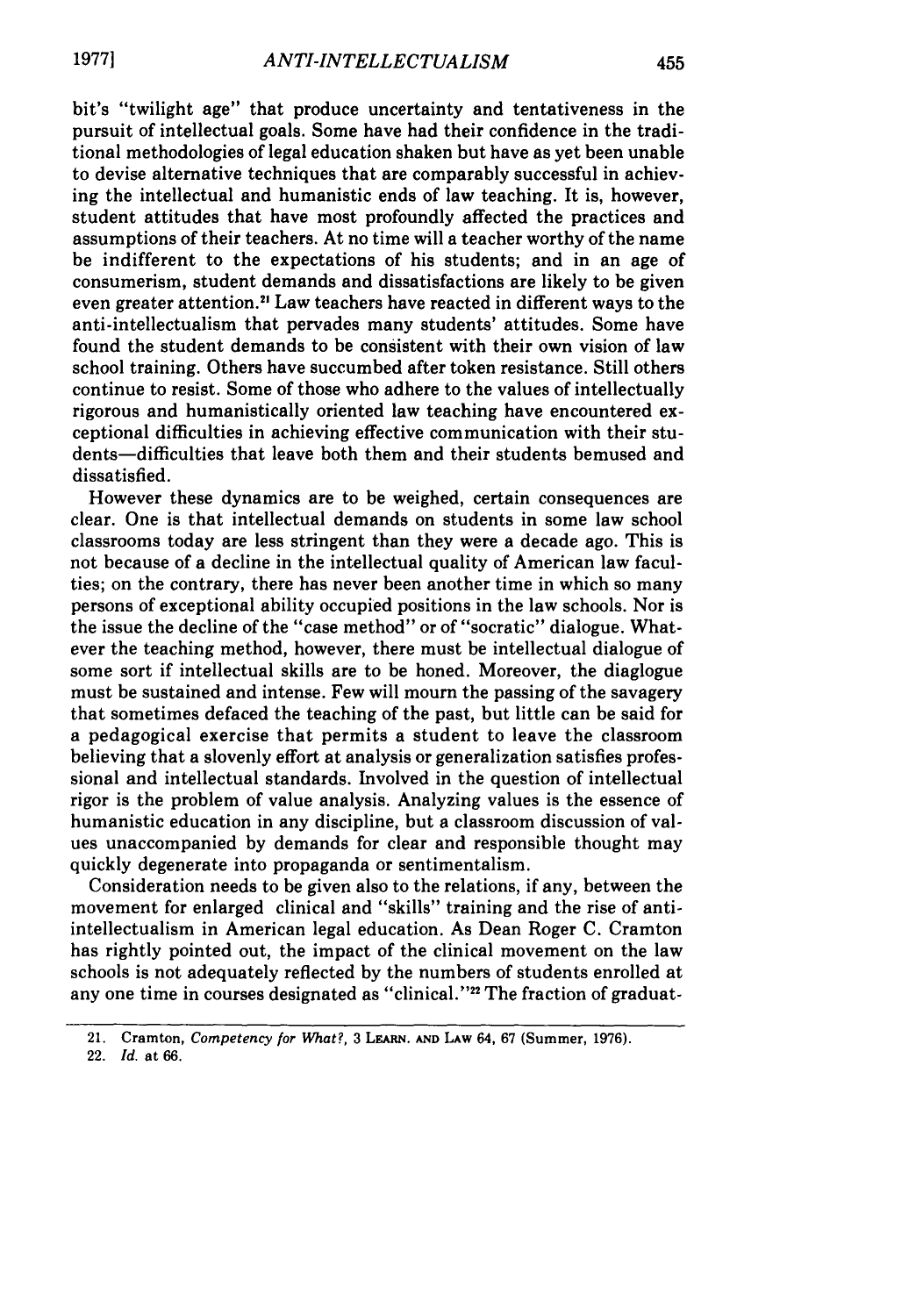ing students who have had some substantial contact with courtroom litigation, for example, whether in courses, extracurricular activities or parttime employment, has grown enormously in the course of the last generation. No doubt, the clinical perspective has also influenced the teaching of traditional classroom courses.<sup>23</sup> The issues raised by the new antiintellectualism cannot be characterized as a conflict between clinical and classroom instruction. The incontestable fact is that both clinical training and traditional instruction can be trivial or profound, can serve broad social and humanistic goals or the narrowest of ends. Indeed, properly conceived and executed, clinical programs advance the higher educational aspirations and support the objectives of classroom instruction. The student is given, among other things, an opportunity under field conditions to test his command of analytical skills and a broader experience with which to evaluate the legal norms and the values expressed in the administration of justice.<sup>24</sup>

Nevertheless, candor requires it to be said that certain aspects of the clinical movement have contributed to the rise of the new antiintellectualism. Not surprisingly, the movement to introduce clinical experiences into legal education has encountered opposition and inertia; understandably, the clinicians have felt frustration and disappointment. It is probably true that the greatest obstacle before the clinical movement has not been the opposition of the law teachers who object to it on basic intellectual or pedagogical grounds. More important have been the doubts of other established faculty members, who are by no means unsympathetic to the asserted ends of clinical training but who are bewildered about how to evaluate the quality of clinical programs and instructors, how to determine what features of traditional education should be sacrificed to make way for it and how to pay for it.

The resistance to clinical proposals encountered by their supporters and the difficulties of law faculties in fitting these programs into prevailing assumptions about the measures of academic quality, tenure, promotion of clinical personnel and the like have produced a spate of unhappy consequences. Many clinical instructors, naturally enough, are resentful, and some have felt themselves to be pariahs in the law school environment.<sup>25</sup> Some clinical instructors, believing that clinical education in the law schools does not afford a promising career line, have left these programs, and often their leaving has reduced the quality of the clinical training. Others have made strident public statements that not only proclaim the virtues of clinical training but also appear to attack the values of intellectually and humanistically based legal education. Some of the statements

<sup>23.</sup> *Id.*

<sup>24.</sup> Pepe, *The Clinical Law Experiment: Goals, Methods, and Problems,* 20 **LAW QUAD.** NOTES 12 (Spring, **1976).**

**<sup>25.</sup>** Oliphant, *When Will Clinicians Be Allowed to Join the Club?,* **<sup>3</sup>**LEARN. **AND LAW** <sup>34</sup> (Summer, **1976).**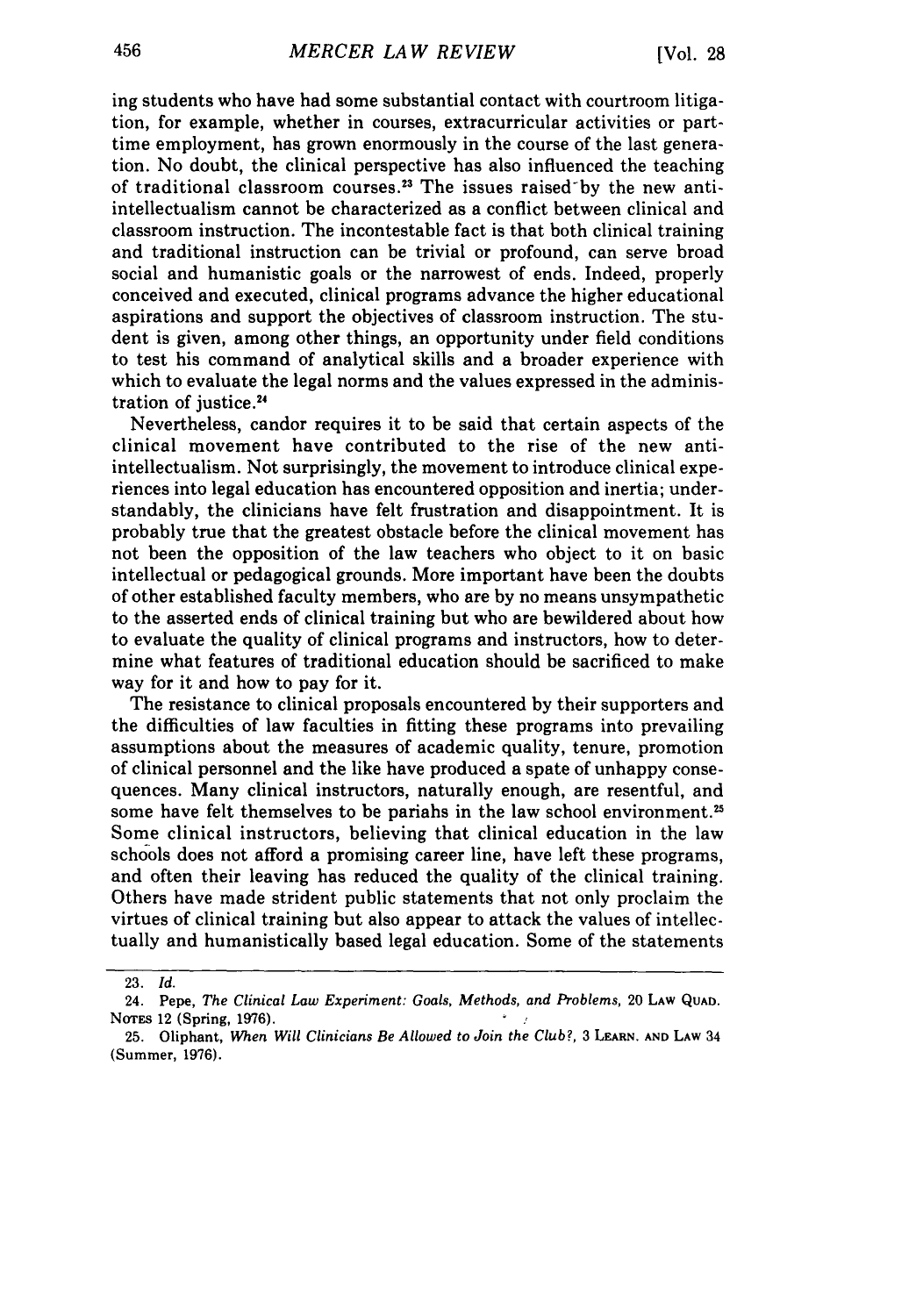reinforce the less thoughtful attacks emanating from the bar in recent years, and, indeed, often can hardly be distinguished in content from them. This similarity is doubly unfortunate because it tends to give academic respectability to the least defensible criticisms of the law schools, and also because the kind, quality and motivation of clinical training espoused by the academic clinicians are likely to be very different from that contemplated by the less responsible critics in the profession.

And then there is the problem of money. Among the most attractive features of clinical education is the promise of close personal contact between instructor and student; but it is this characteristic that, because of costs, seriously limits the availability and growth of these programs. In the last decade, more than one American law school, caught up in the enthusiasm for clinical training but unable or unwilling to allocate enough resources to support it, has nevertheless placed programs in operation. In a few cases academic credit was given for "field experiences" that were unsupervised by the schools and about which the faculties were almost totally ignorant. Ironically, such abdications of responsibility have been publicly represented as giant steps forward in the training of young lawyers.

Finally, there are certain features of the clinical education movement as it has evolved that give rise to serious, though more problematic, concerns. One feature is the lack of hospitality shown by some clinicians toward the systematic use of empirical inquiry designed to place the policy of the law on a firmer factual basis. To be sure, leaders of the clinical movement have displayed interest in utilizing those trained in the psychological disciplines to assist in defining and measuring the various aspects of lawyer "competence." One misses, however, a comparable concern for the substantive issues that our civilization, and hence the law, must encounter in the years immediately ahead. The clinical movement grew out of a reformist tradition, and that tradition encompassed concerns that go beyond the methodologies of legal education or the techniques of private law practice, important as these matters are. The apparent isolation of many in clinical education from interdisciplinary inquiry directed to great issues soon to challenge the law may contribute to one of two possible postures. To the extent that reformist zeal in the movement encompasses more than the problems of law practice narrowly conceived, the movement may be founded on an ideology and policy imperatives that are fallible and that remain unexamined or, indeed, undisclosed. A second possibility is that concern with substantive social problems may decline further or disappear, and the movement may be largely confined to the niceties of lawyer techniques. Either consummation would represent a loss of educational opportunity and quality.

### IV

In his remarkably prescient lectures entitled *The Law in Quest of Itself,* Lon Fuller wrote over a generation ago: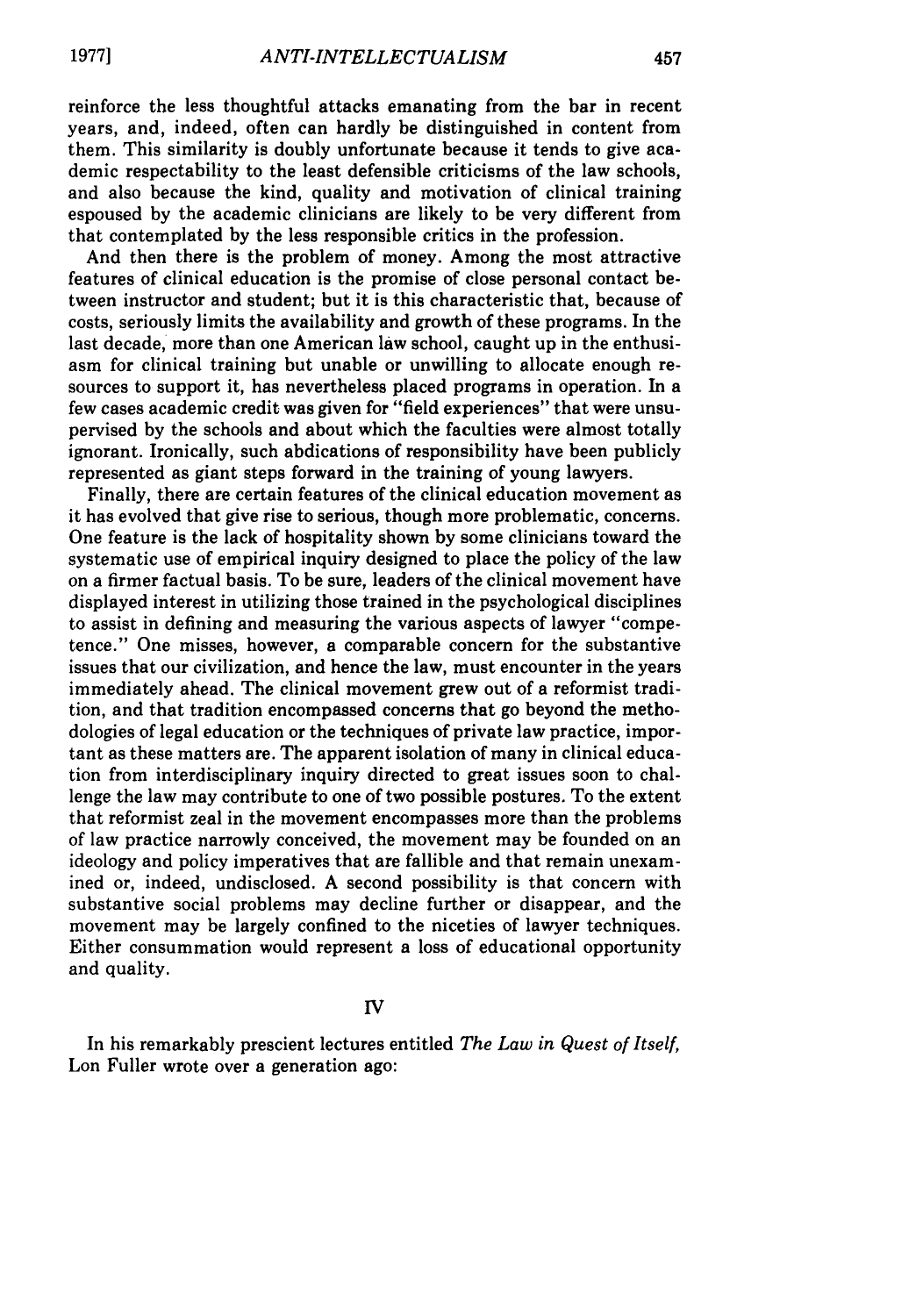The problem addresses itself finally to the law student **....** Shall he search out the professor who can expound "the existing law" **. . .** ? Or shall his preference lie for the man who can impart an insight into the shifting ethical background of the law, a background against which "the law as it is" appears as an accidental configuration without lasting importance? **A** similar problem of choice confronts him in directing his own studies. The way in which the law student decides these questions transcends in importance its effects on his own career, for, through the subtle pressures he exerts on his instructors to teach him what he thinks he ought to be taught, he exercises an influence on legal education-and indirectly on the law—much greater than he has any conception of.<sup>26</sup>

Consideration of the contribution of modem student attitudes to the new anti-intellectualism in American legal education requires that several preliminary observations be made. First, none of the attitudes are unique to students. Without exception, the attitudes originate in the larger society and constitute evidence of broad cultural trends. When expressed **by** students, however, they acquire a particular importance in the educational process; they condition the communication between teachers and students and effectively influence the goals and achievements of legal education. Next, it is **by** no means true that these tendencies of thought were unheard of in previous student generations. What is distinctive about the present stituation is the intensity of their widespread expression in recent years. Finally, it needs always to be borne in mind that many of the attitudes are closely related to other student characteristics that often reveal a generosity of spirit and humanitarian concern-characteristics that are both attractive and of great social value. Nevertheless, as Professor Fuller's comment suggests, the expectations and proclivities of the students require candid consideration, for they constitute a major dimension in any appraisal of the modern status of American legal education and its likely future evolution.

In the early 1960's, a motion picture entitled *Morgan* enjoyed a vogue with American young people. It appeared to capture a sense of the predicament in which they found themselves. At one point in the film occurred an exchange, which, according to best recollection, went something as follows:

> "Morgan, you'd better watch it!" **"I** would, but I can't find it."

Young people growing to maturity in that era experienced just such insecurity. Whatever "it" was that could provide a secure basis upon which to construct lives or could even advance understanding of the terrible perils that lurked on all sides, "it" could not be found. Nor, since older persons were experiencing similar uncertainties, was it possible to condemn the

**<sup>26.</sup>** L. **FULLER, THE LAW IN QUEST** OF **ITSELF** 14-15 (1940).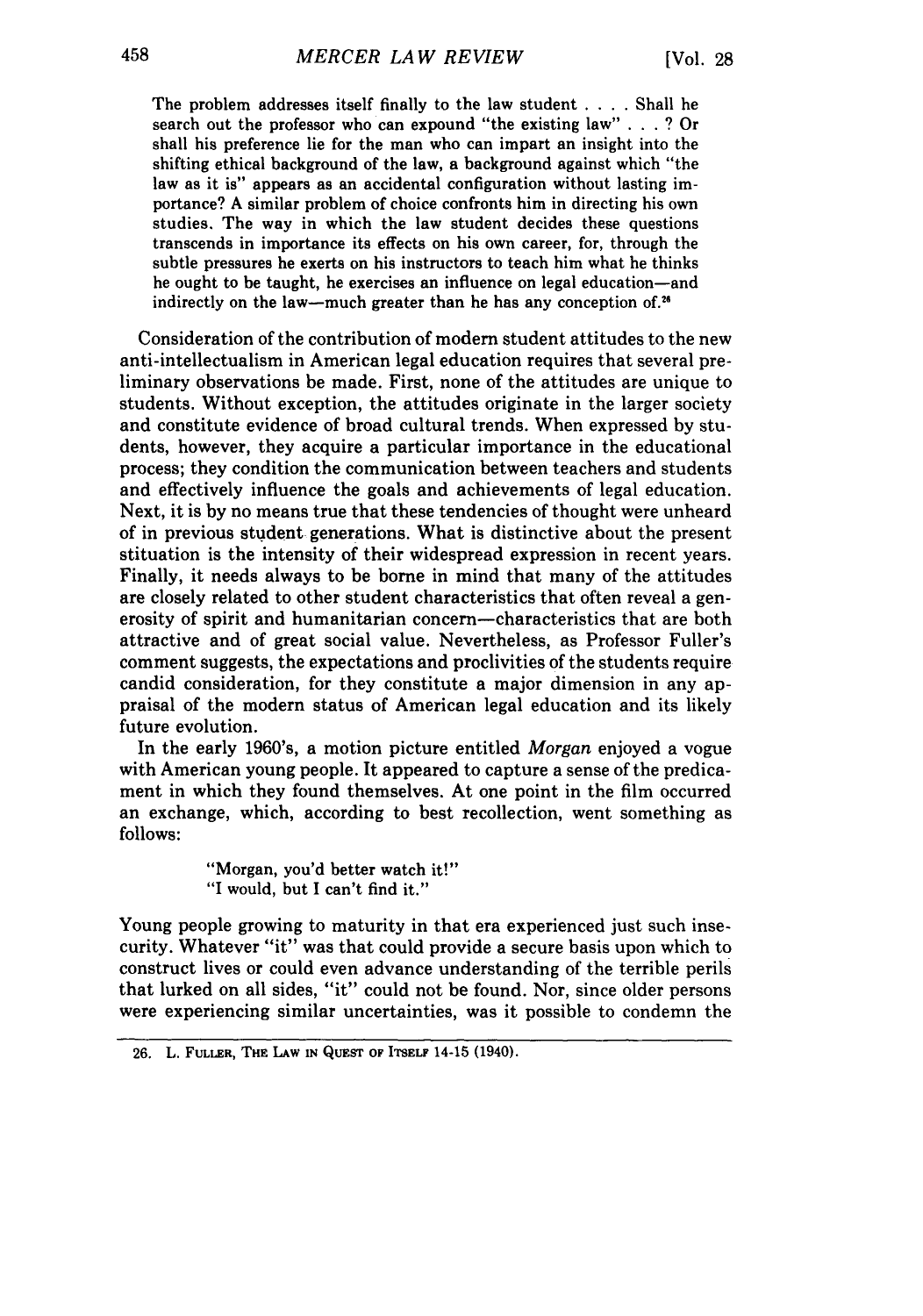young for their confusion. They had grown to maturity in the cold war with the possibility of atomic holocaust never far from consciousness, and the rapidly intensifying struggle in Vietnam was raising somber premonitions.

Confused uncertainty experienced at such a pitch breeds tensions that cannot be endured for long. So as the 1960's progressed, it was perhaps inevitable that the youthful style should alter and become characterized by the militant assertion of certitudes. Many people in a position to observe the student generations in the closing years of the decade were able to detect an unfulfilled "quest for certainty" going forward under the cloak of rhetoric and dogmatism. One observer asserted that the students were expressing "panic disguised as moral superiority."<sup>27</sup> It is not a necessary conclusion that, for these reasons, the student critique of American institutions and of adult leadership wholly lacked point and validity. What can be said is that the student attitudes were antithetical to an intellectually and humanistically based legal education; for these attitudes, or many of them, required the closing of minds.

The quest for certainty at the height of student activism most frequently expressed itself in the insistence that teaching should proceed from certain given political premises, assumptions completely understood in advance and admitting of no challenge. Acquiring the practical techniques necessary to implement those premises was seen as the principal purpose of university education.

As the sixties made way for the new decade, the insistence on political orthodoxy considerably abated, and a new openness became evident in the classroom. Yet the demands for certainty continue to be expressed in other ways. There is nothing new about the appetite of many students for propositions in black-letter print. Nor can it be intimated that students' demands for more practice-oriented training represent nothing more than the lack of intellectual fortitude. Nevertheless, the insistence of many students on "instantaneous practicality" often seems more strident today than at many times in the past. Conversations with students frequently reveal acute discomfort with the notion that practice itself is a learning experience and that some things can be better learned in the period following graduation than in the law school. These insecurities have provided and continue to provide resistance to a conception of legal education sufficiently broad to satisfy the manifold obligations of a university law school.

A second set of student attitudes, springing from the hedonism of modem life, has had an even clearer impact on university education. There has developed a widely held conviction in our culture that individuals possess a kind of natural right not to experience pain. When pain is felt, the reactions are often indignation and bewilderment. These assumptions manifest themselves in student reactions to the phenomenon of tension in

<sup>27.</sup> Attributed to Tom Kahn **by** Daniel P. Moynihan in an address to the Harvard alumni, June 17, 1976. **HARVARD TODAY** 6 (July, 1976).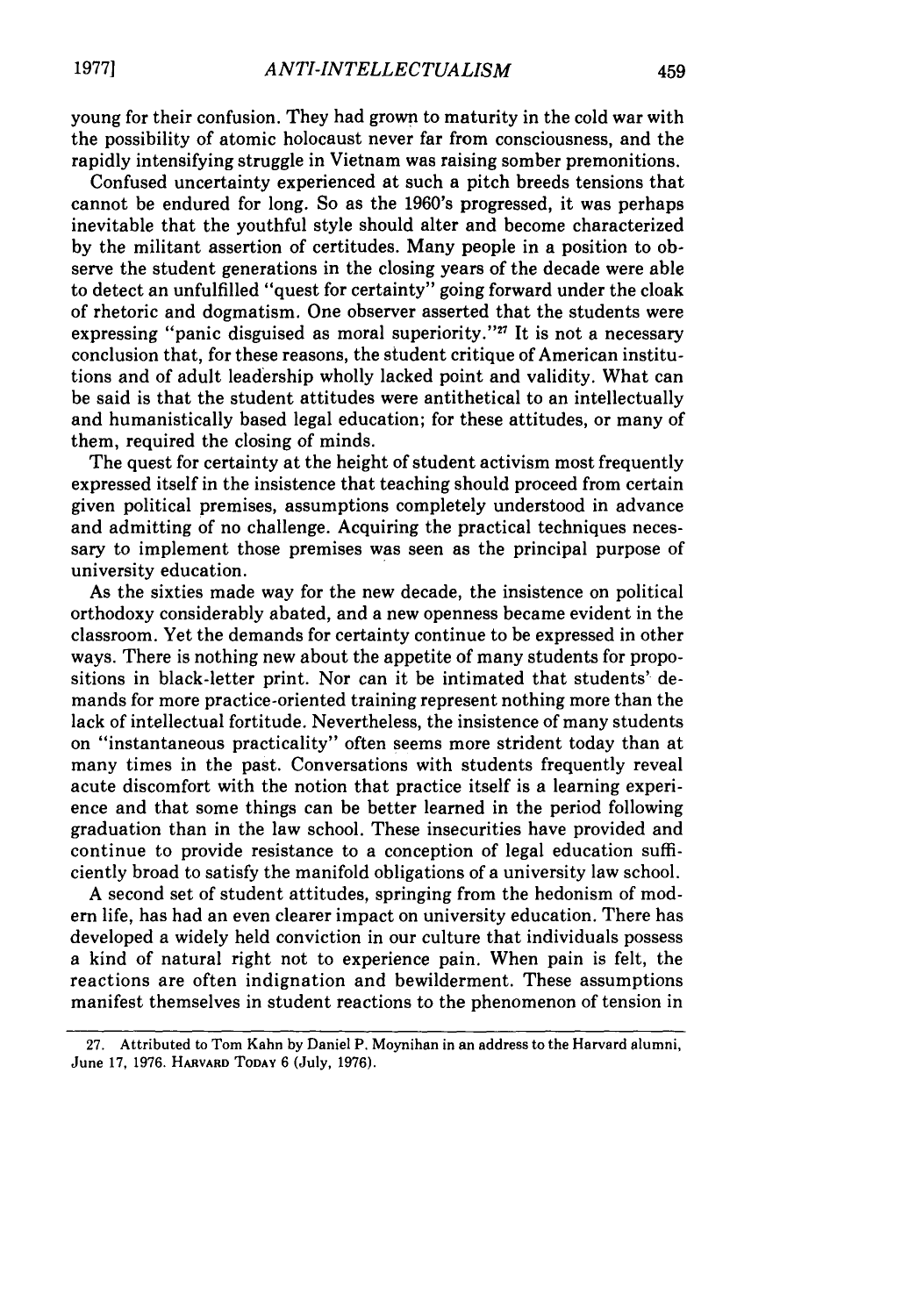law school education. Tensions can be painful, and they abound in professional training. Many modern students, having been denied the knowledge that tensions may be normal and inevitable incidents of the educational experience, conclude that the pain they feel is abnormal. Pain creates selfdoubts, because it is seen as evidence of personal deficiency or of illness. It also produces resentment against the institution and the educational process that engender it.

Closely related is the invincible conviction of many students that learning under pressure is not only inefficient and difficult but also impossible. Perhaps this conviction underlies the feeling of some students that being called on in class and subjected to challenge by the instructor and classmates is somehow undignified and demeaning. If it is assumed that the tensions of classroom interrogation disqualify the exchange from serving as a learning experience, it may well be seen simply as aggression against personality and comfort. These beliefs are so deeply entrenched that they withstand convincing demonstration to the contrary. Surely not only history but contemporary experience reveal that profound learning is possible in conditions of considerable pressure and that this is so much the normal mode that pressures at some level, whether engendered internally or externally, may be seen as indispensable conditions of the learning process. When Dr. Samuel Johnson was asked how he came to acquire his command of Latin, he replied: "My master whipped me very well. Without that, Sir, I should have done nothing."

One scarcely needs to espouse the revival of corporal punishment as a teaching device to protest the educational ideology that has pervaded the lives **of** many university students. The "learning is fun" ideologues have slain their tens of thousands. Learning, in fact, is pain, at least in those aspects of it concerned with the indispensable discipline of basic drill. Paradoxically, learning confers profound satisfactions, and the intellectual life is a kind of play. The pleasures, however, cannot be achieved without experiencing the pains. Modern technology has not discovered a short-cut to Parnassus.

Like many other tendencies that do not withstand analysis, students' attitudes nevertheless point to problems that are real. It is true that since the inundation of law schools with applications for admission, competitive pressures have escalated, and student insecurity produced by an apparently declining job market have added further to their intensity. These pressures have reached seriously counter-productive levels in some institutions. The situation challenges the ingenuity and compassion of law faculties. Given the difficulty of the challenge, it is not surprising that the

**<sup>28.</sup>** Quoted by J. **WAIN, SAMUEL JOHNSON** 24 (1974). The author adds: "It is quite arguable that this is true; a subject like Latin, which requires endless attention to detail and continual effort of memory, was probably never learned without coercion of some kind; certainly the disappearance of Latin and Greek from English schools has exactly kept pace with the obsolescence of the cane."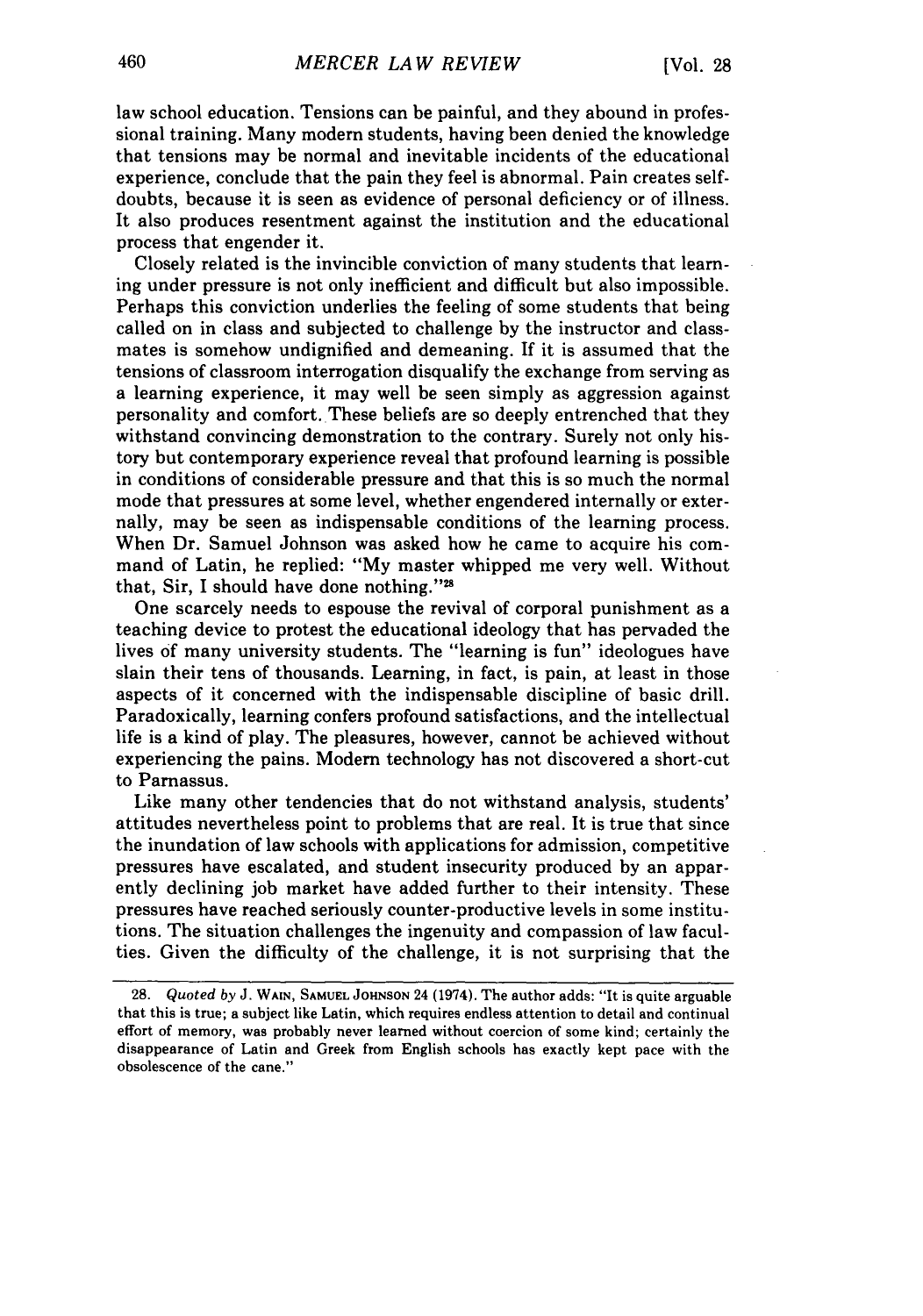ingenuity of faculties has sometimes proved insufficient and that measures that have been adopted compromise the essentials of sound education.

The relations of law faculties to their students in these times cannot be characterized in a word. The student attitudes described above do not characterize all students and probably do not characterize any students all the time. Most people who have taught in the present decade will testify to the presence of many students of the highest capacities and the most attractive personal characteristics. Yet there are periods-and the present appears to be one-in which the cultural climate is not propitious for the cultivation of intellectual and humanistic values. At such a time, teachers, if they are to serve their important function, have the uncomfortable obligation of resisting, in some measure, the main tendencies of the age.<sup>29</sup> Resisting creates dissonance in their relations with some students, and dissonance is particularly distressing to conscientious teachers who have always relied on a sympathetic bond with their students as an avenue of communication and as a means for mutual learning. Happily, there are indications that the dissonance is lessening. In any event, the only alternative available to the instructor is default and capitulation.

V

The preservation and extension of an intellectually-based and humanistically-motivated legal education is the greatest challenge facing American law schools. Although attaining this objective will require resolving a host of subsidiary issues—methods of instruction, the length of law school training, new systems of funding the research and educational programs-we should not permit debate of these issues to distract us from the primary concern. In seeking this objective it would be highly imprudent and irresponsible to ignore the felt needs now being given vigorous expression by students and practicing lawyers. It seems inevitable that more systematic attention will be given to skills training in the future than in the past. It seems equally clear that the evolution of legal specialties and the demand for continuing post-graduate education will add to the scope and complexity of the American system of professional legal training.

These new demands raise questions of method and allocation of functions between school and profession. They will not constitute a threat to the mission of university-based legal education unless they lead to the sacrifice of other vital functions and lower aspirations for intellectual quality and for service to the larger society. What we have to fear is a narrowing of minds and concerns. We can accept, with only slight emendation, the proposition formulated by John Stuart Mill over a century ago: "As often as a study is cultivated by narrow minds, they will draw narrow conclu-

**<sup>29.</sup>** The essay of the late Jerome Frank, *On Holding Abe Lincoln's Hat,* may be relevant in this context. B. **FRANK,** A MAN'S REACH 3 (1965).